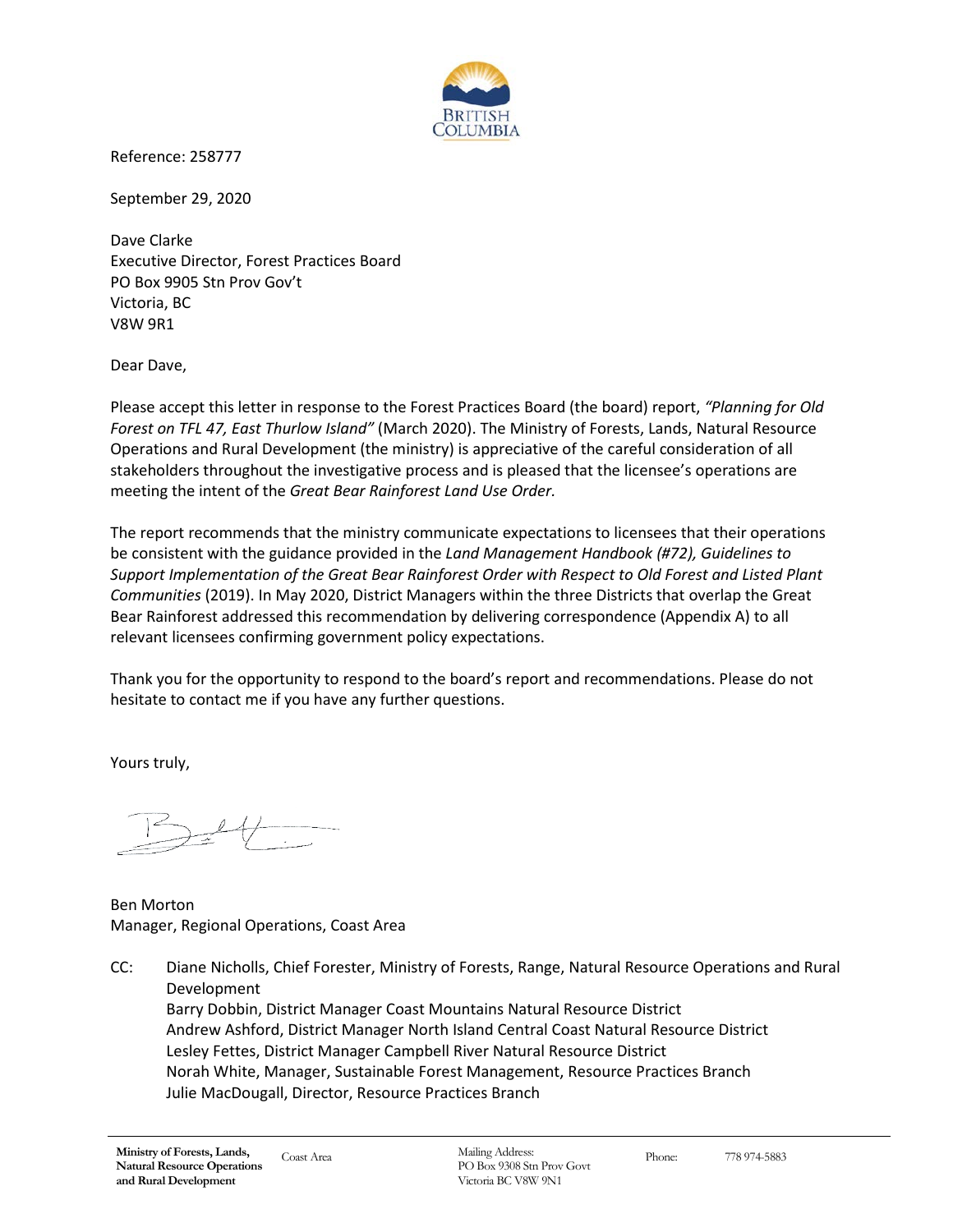

Attachments:

[Appendix A: Handbook\\_ProvincialExpectations.pdf](https://www.bcfpb.ca/wp-content/uploads/2020/10/Handbook-Provincial-Expectations.pdf)